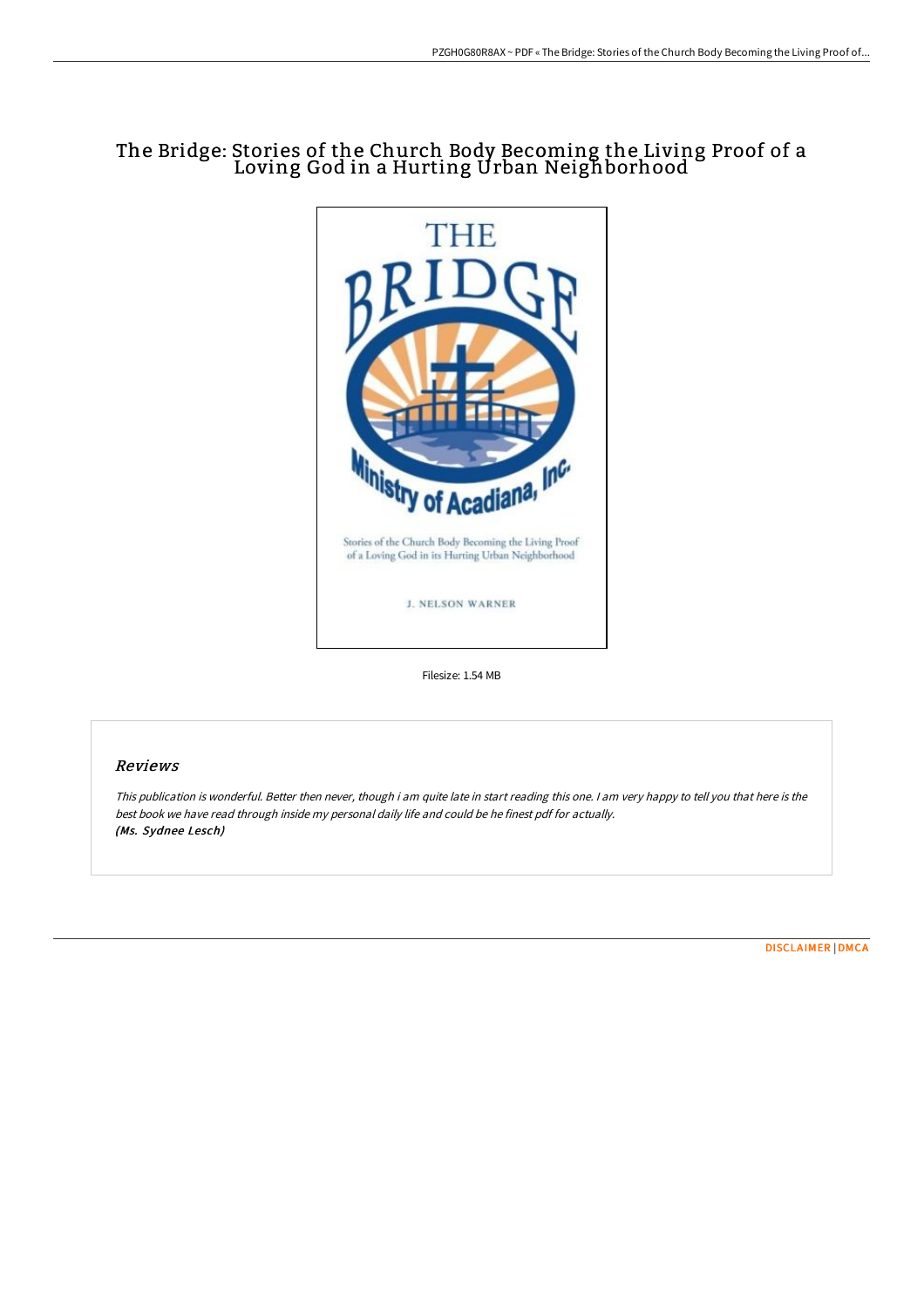# THE BRIDGE: STORIES OF THE CHURCH BODY BECOMING THE LIVING PROOF OF A LOVING GOD IN A HURTING URBAN NEIGHBORHOOD



Createspace Independent Publishing Platform, United States, 2015. Paperback. Book Condition: New. 216 x 140 mm. Language: English . Brand New Book \*\*\*\*\* Print on Demand \*\*\*\*\*. The Bridge is about a middle-class church that chose to move across town and into an unsafe urban neighborhood where fatherlessness, drugs, crime, prostitution, dropouts, and brokenness prevailed. This little group moved into this neighborhood to build God s bridges of agape love between all people young and old. Bridge Ministry of Acadiana, a Christian Community Development organization was birthed in 2003. The Bridge is guided by their theological framework and 8-key components that were developed prior to taking any actions and are detailed in the books Acknowledgements and Forward. These key guiding components describe why Bridge does what it does, and is followed by many short stories that hopefully explain what Bridge does. These short stories tell about people in the neighborhood and community that come from all denominations, socio-economic and ethnic backgrounds, businesses, and organizations that have relationally joined with this inner-city movement of relocation, reconciliation and redemption by either volunteering, investing and/or praying for our neighborhood and community. It tells how the church and volunteers initially went door-to-door listening and learning about our neighbor s dreams for safer streets and better lives. The church learned from our neighbors that relational development is the greatest need in our inner city. By first listening and then responding to our neighbors Bridge became a development-type organization and not a relief-type organization. The Bridge learned how to develop and empower people by not doing for, but doing with. This book of short stories hopefully paints a picture of how this culture of trust, respect, and love is being built in the inner-city. A culture that ensures the dignity and growth of whole children and people...

Read The Bridge: Stories of the Church Body Becoming the Living Proof of a Loving God in a Hurting Urban [Neighborhood](http://albedo.media/the-bridge-stories-of-the-church-body-becoming-t.html) Online

Download PDF The Bridge: Stories of the Church Body Becoming the Living Proof of a Loving God in a Hurting Urban [Neighborhood](http://albedo.media/the-bridge-stories-of-the-church-body-becoming-t.html)